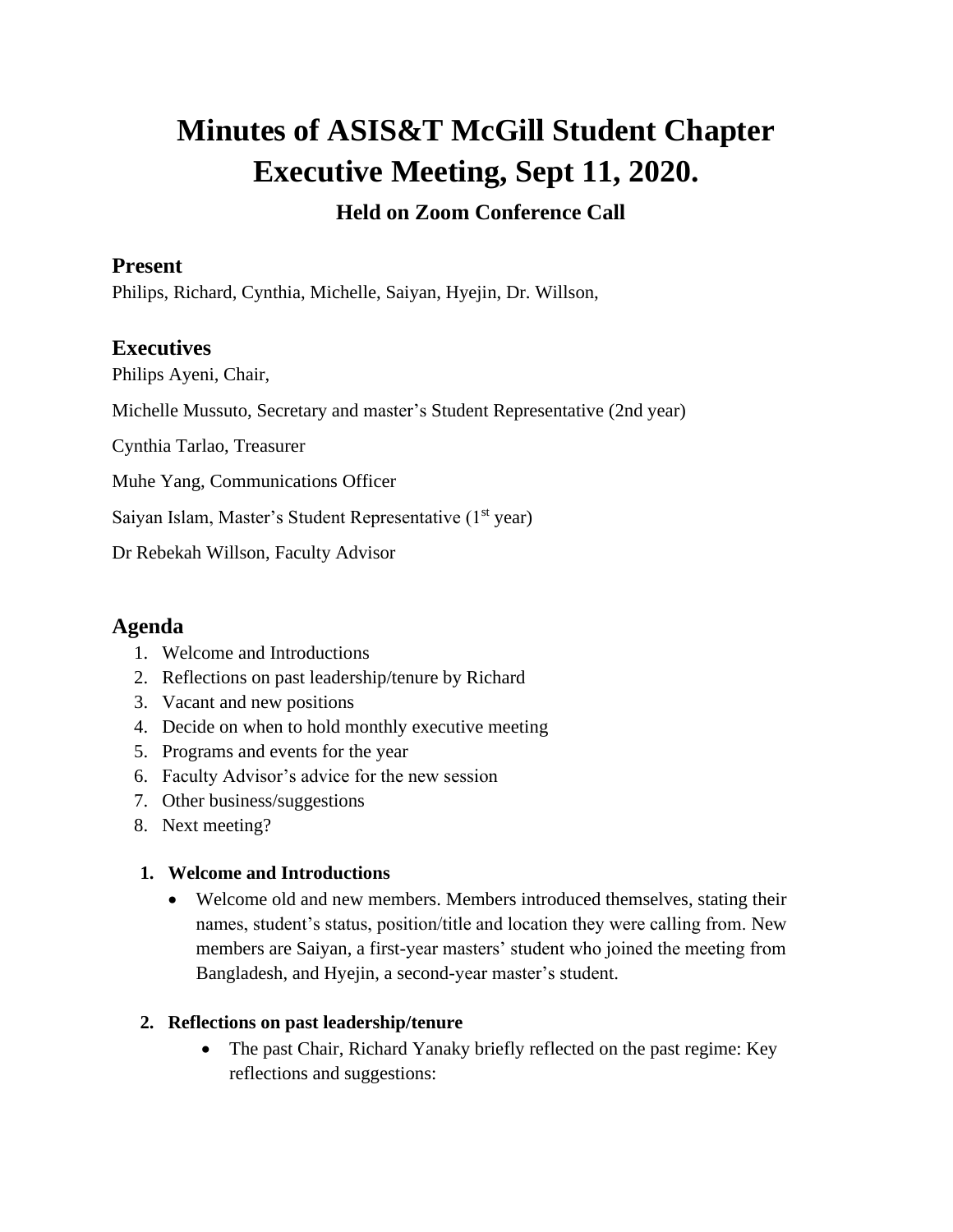- i. Favourite event  $=$  Room booking in Prof Catherine Guatavino's lab where there was break-up into different themes and conversations with great tun out.
- ii. Suggestions:
	- a. Inviting various groups to present.
	- b. Organize writing retreats
	- c. Keep central theme of research in mind so as not to clash woith social events being organized by MISSA
	- d. Engage the audience early and see what people are interested in.
- iii. Michelle also mentioned that the casual nature of the meeting held at Prof Guastavino's lab last regime got people to be involved. She also informed us of the possibility of gathering physically. For example;
	- a. There are study hubs being opened in the McGill library.
	- b. Thompson house now opens.
	- c. The possibility of gathering physically at Prof Guastavino's lab?

#### **3. Vacant and new positions**

- Secretary: Vacant at the time of the meeting but Michelle is taking up the role
- 1<sup>st</sup> year Masters' representative: Vacant at the commencement of the meeting but Saiyan volunteered to take up the role
- Communications Officer: Vacant at the time of the first meeting but Muhe is taking up the role.
- Chair-elect: Vacant
- 4. **Decide on when to hold monthly executive meeting**: Send a Doodle poll to know people's availability for the semester.
- **5. Programs and events for the year:** The details of suggested programs and events to be discussed in next executive meeting. However, few things were mentioned.
	- Writing retreat:
		- o Using either Zoom or MS Teams. Currently, Prof Guastavino's MIL lab has a writing retreat slated for every Friday at 1-4 pm. Richard suggest the possibility of merging ASIS&T writing retreat with MIL on Fridays. The discussion if open for further consideration.
	- PhD/Masters research social (Zoom/Teams?)
		- o Cynthia suggests merging PhD research social with lightning talks so as not to bore people with too many events.
	- Lightning talk Faculty and Students
	- Faculty/Students' research mentorship.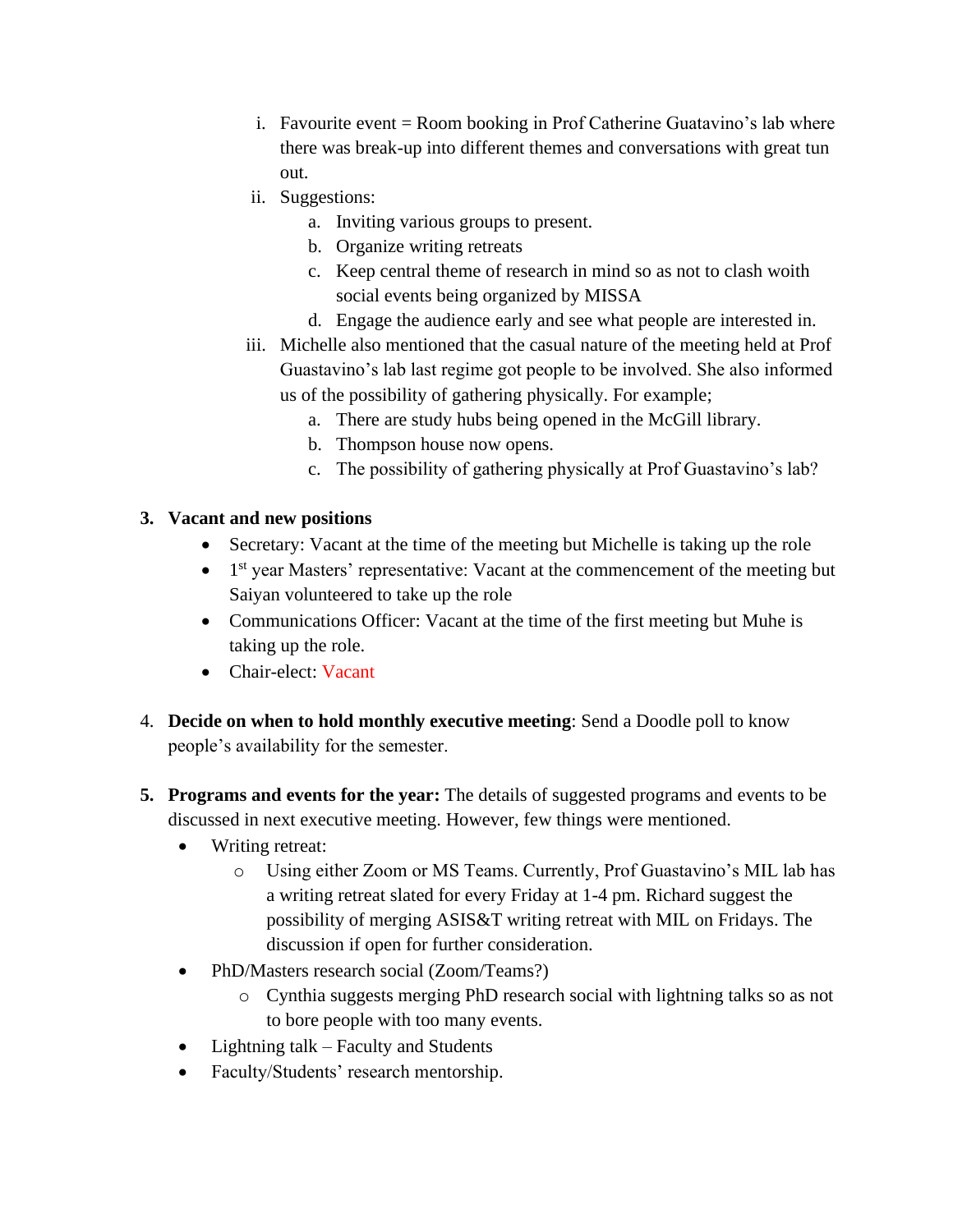- $\circ$  MISSA currently run a mentorship program among Master's students, as 2<sup>nd</sup> year Masters students are paired with 1<sup>st</sup> years Masters students. As PhD students technically have their supervisors as their mentors, we intended not to duplicate efforts. Some members suggested having a mentorship relationship between PhD and Master's or PhDs to PhDs. But this is still an open discussion.
- EBSI-SIS PhD Students Symposium
	- o SIS was meant to host the PhD symposium in April this year, so past regime has made several plans. However, the pandemic disrupted the year and the event was cancelled. We are not sure if SIS would still be holding the event next year, but Richard volunteered to reach out to EBSI and discuss on the possibility of co-hosting or otherwise.
- Comps/conference preparation
	- o We plan to hold a demo presentation for PhD students planning to write their comprehensive examination this Fall. More details on our approach will be discussed next meeting.
- Students' participation in ASIS&T events/ conferences awards/scholarships
	- o We stressed on the importance of participating in ASIS&T events both locally and internationally. Prof Willson, the Faculty Advisor provided relevant information about ASIS&T, benefits of joining the association, Awards, opportunities for students (**Read more in section 6**).
- McGill SIS E-journal/Newsletter**?**
	- o This is a grey area as we discussed on the importance of communicating research and other events happening in the department. Philips pointed out that its time for SIS to have an electronic journal or a Newsletter where we can publish current events happening the School. For example, Faculty of students' award winners, recent publications, prominent projects etc.
	- o Cynthia mentioned that McGill is usually very careful and conservative about allowing the use of the University logo in publications and related outlets. And Shannon being the only one in charge of IT at the department makes it cumbersome to coordinate all IT issues at the department.
	- o Saiyan mentioned that he likes the idea of e-journal

## • **Suggestions?**

- o Michelle suggested bringing in more master's students, getting them to understand what ASIS&T is about.
- o Hyejin also supported making master's students more involved as she thought ASIS&T was just for PhD in her first year of the program.
- o Richard suggested reaching out early to students on their research asking if they would need people's help in one area or another will help to bring more people to be involved in ASIS&T events.